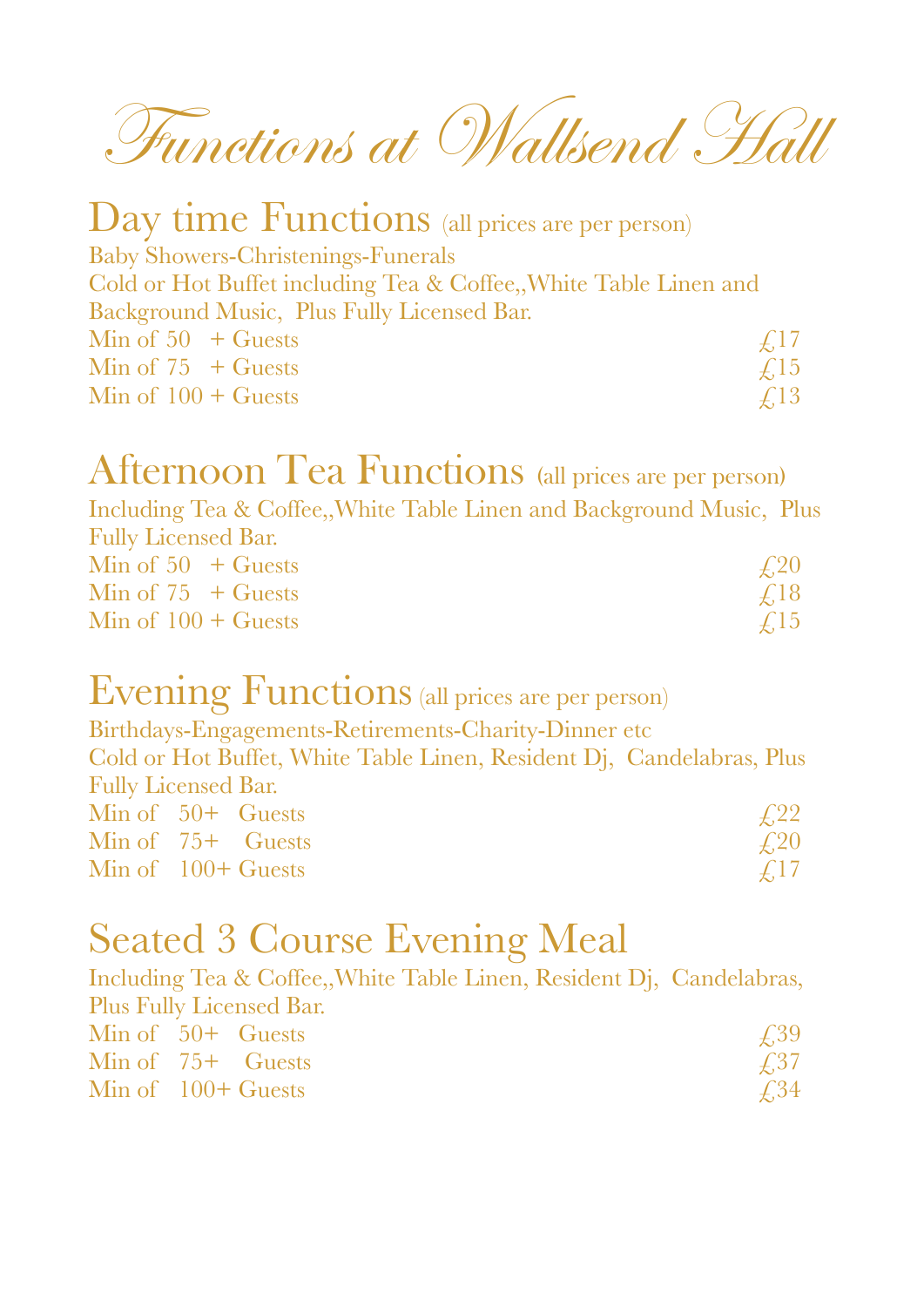Canapés

## (Please pick four options)

Smoked Salmon, Lemon & Chive Northumberland Pulled Sweet Chilli Beef & Horseradish Cream Smooth Pork Pate with Local Pease Pudding Sun-blushed Tomato, Red Onion & Olive Bruschetta (V) Whipped Feta & Red Onion Jam (V) Mini Honey Mustard Sticky Sausage Skewers Thai Chicken Skewers with Sweet Chilli Glaze Mini Cheese & Pancetta Bake & Homemade Chutney

£8 per head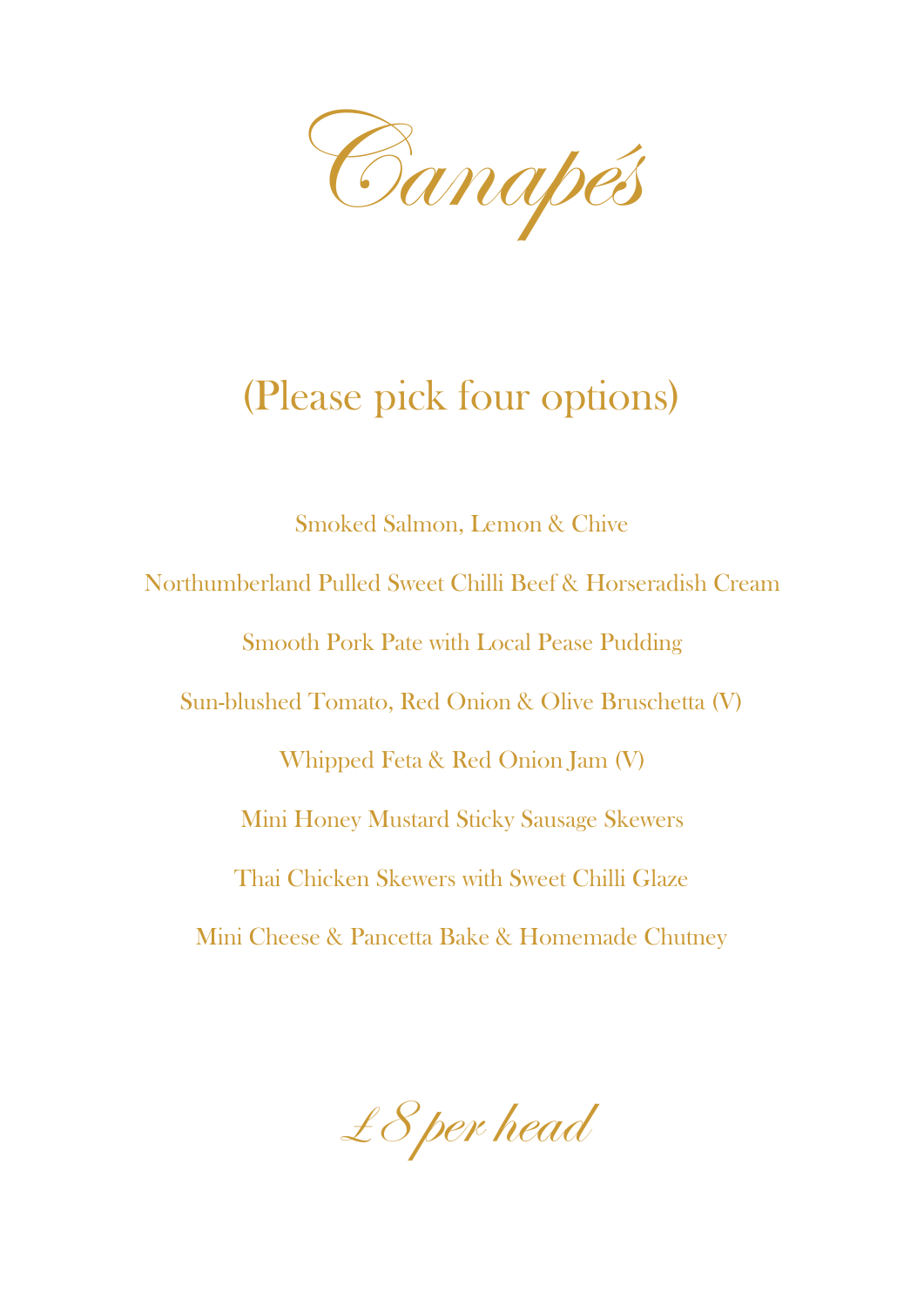Buffet Menu Selection

## Hot Buffet

(Please pick two options)

Chilli Con Carne, White Rice Three Bean Chilli, White Rice (V) Mild Chicken Curry & Coriander, White Rice & Mini Herb Naan Roast Vegetable Tikka Masala, White Rice & Mini Herb Naan Traditional Lasagne, Roasted Baby Potatoes & Mixed Leaf Salad Roast Vegetable Lasagne, Roasted Baby Potatoes & Mixed Leaf Salad (V) Slow Cooked Northumberland Beef, Mushrooms, Red Wine & Creamy Mash

Pulled Pork or Chicken Buns, Herb Stuffing, Gravy & Potato Wedges Vegetarian Pattie, Sweet Chilli, Rocket & Potato Wedges (V)

### Cold Buffet

A selection of our daily Sandwiches, mixture of fillings in White & Brown sliced Bread Fresh Mini Tortilla Wraps, mixture of fillings Selection of our daily Savouries including Mini Quiches, Rolls, Pies & Bites Variety of Crisps Oriental Selection Bhajis, Spring Rolls & Samosas Mixed Flavoured Chicken Skewers Homemade mini Cake Bites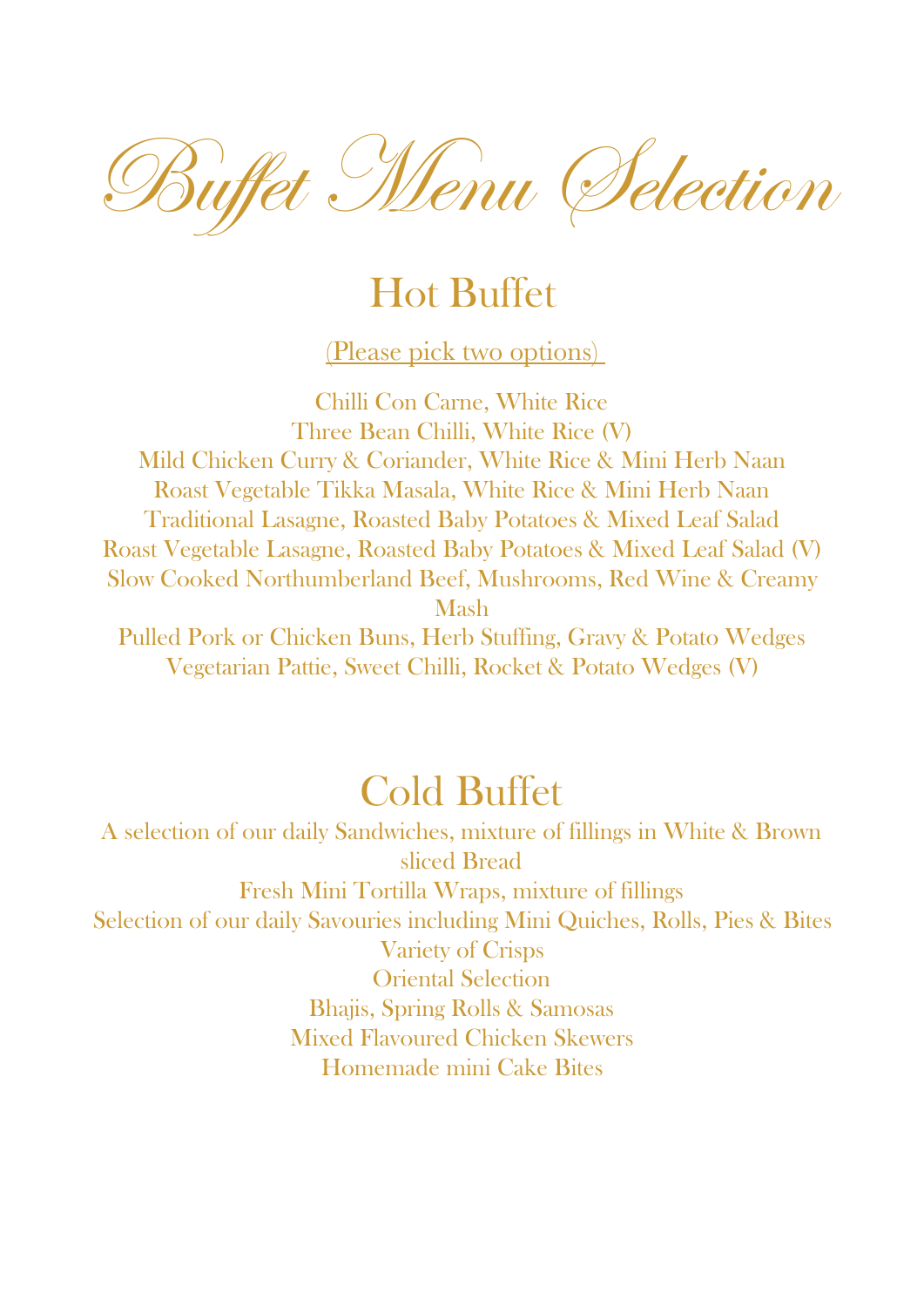noon T



Free Range Egg Mayonnaise & Wild Cress Wiltshire Ham & Mustard Grain Mayo Red Leicester & Spring Onion Salmon & Cucumber

-

Selection of Mini Quiches Mini Pork Pies Mini Cheese & Onion Rolls

- Fruit Scone, Clotted Cream, Butter & Preserve Victoria Sponge Double Chocolate Brownie All Butter Flapjack

> - Tea & Coffee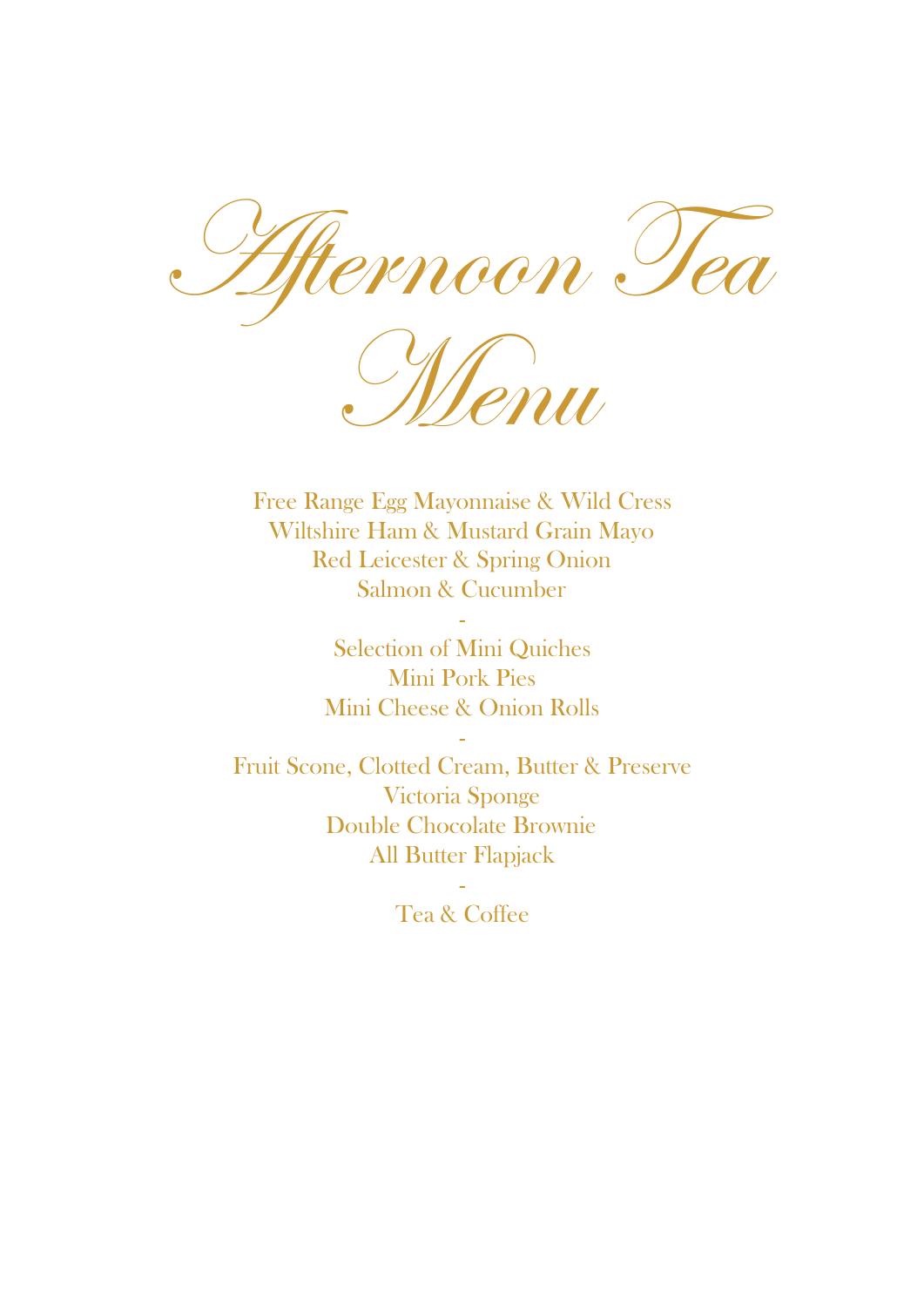3 Course Evening Meal

Traditional Prawn Cocktail Seasonal Chunky Vegetable Soup, Mini Loaf & Butter (V) Farmhouse Pate, Homemade Chutney, Mini Olive Oil Toasts & Balsamic Baby Leaf Honeydew Melon, Parma Ham & Rocket Tomato, Red Onion, Mozzarella & Basil Salad with Pea-shoots & Balsamic Glaze (V)

Sage Roasted Chicken Breast & Pan Jus Roast Topside of Beef, Yorkshire Pudding & Horseradish Roast Chicken wrapped in Prosciutto with a Red Wine Sauce Roast Vegetable Tart topped with Feta, Cherry Tomatoes & Balsamic Rocket (V) Northumberland Roast Pork, Cider Reduction & Apple Compote Roast Vegetable, Tomato & Chickpea Tagine with Coriander & Cous Cous (V)

> Vanilla Pod Cheesecake, Berry Coulis Double Chocolate Brownie, Fresh Pouring Cream Traditional Profiteroles, Chocolate Sauce Milk Chocolate Mousse, Shortbread Lemon Tart, Berry Compote

*All main courses served with Rosemary Roasted New Potatoes & Vegetables, Please pick one option from each course Pre-ordered vegetarian option included*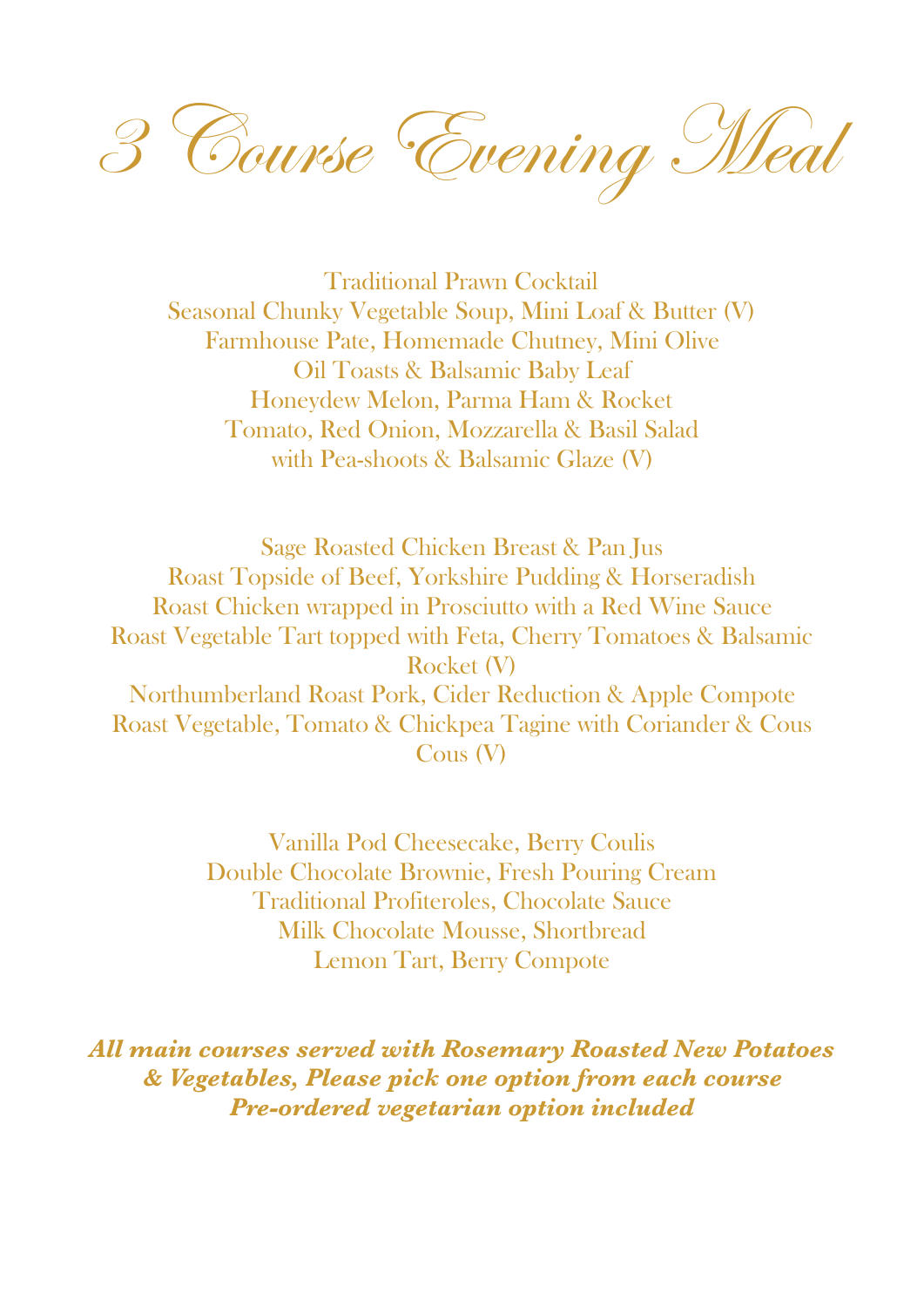## Additional Menu/Drink Items

(all prices are per person)

| <b>Desserts</b>                                                        | $\neq$ 5    |  |
|------------------------------------------------------------------------|-------------|--|
| Canapés x 4 per person                                                 | $\pm$ 8     |  |
| <b>Reception Drink</b>                                                 | $\angle$ 4  |  |
| <b>Drink Packages Start from</b>                                       | $\angle$ 15 |  |
| Includes Reception Drink, Toast, 2 Glasses of Wine on table per person |             |  |

## Drinks Price List

| <b>Bottles of Lager</b>       |        | from $\int$ , 4      |
|-------------------------------|--------|----------------------|
| Pint of Lager                 |        | from $\int$ , 4      |
| <b>Bottles of Fruit Cider</b> |        | from $\int$ , 450    |
| Pint of John Smiths           |        | from $\int$ , 450    |
| House Spirit & Mixer          | single | $\int$ , 4           |
|                               | double | $\int$ , 7           |
| <b>Bottle of House Wine</b>   |        | from $\int$ , 14     |
| <b>Bottle of Prosecco</b>     |        | from $\mathcal{L}19$ |